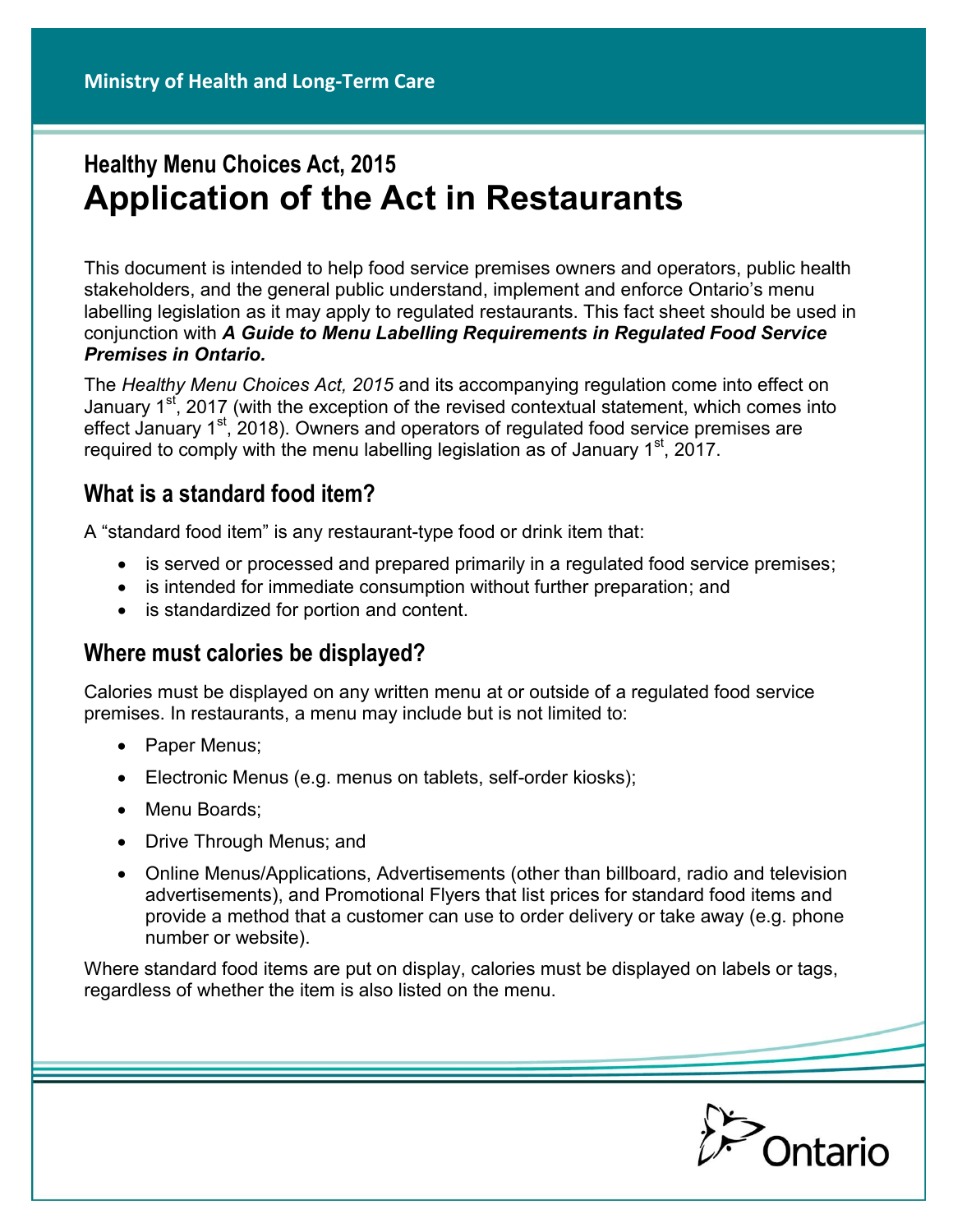Items that are on display and that are labelled with a Nutrition Facts table are exempt from the requirements of the legislation. However, if the item with a Nutrition Facts table is listed on a menu, then the calories for that standard food item must be displayed on the menu.

#### **How must the calorie information be displayed?**

Calories for standard food items must be displayed:

- Adjacent (i.e. next to, above, or below) to the name or price of the standard food item;
- Unobstructed and legible to customers reading the menu, label or tag; and
- In the same font and format, and at least the same size and prominence as **either** the name **or** the price of the standard food item (e.g. same colour, boldness, style, etc.).

If an owner or operator should choose to post calories based on the font size of the price, and the fonts in the price vary in size (i.e. different sized fonts are used for the dollar value and cents value), then calories must be in at least the same size as the largest font size in the price.

The term ''Calories'' or ''Cals'' must be displayed in the same size, font, and prominence as the calorie information and in one of the following two formats:

- Adjacent to the number of calories for each standard food item; or
- As a heading above a column listing the number of calories for each standard food item.

#### **Self-Serve Food and Beverages**

For restaurant-type food or drink items that customers serve for themselves, calories must be posted on one or more signs that:

- include the name of the food or drink item;
- set out the number of calories of a serving of the food or drink item and the serving size used to determine the number of calories;
- include the term "Calories" or "Cals" in the same size, font, and prominence as the calorie information;
- are in close proximity to and clearly associated with the item; and
- are positioned in a way that an individual could reasonably be expected to clearly associate the calorie declaration with the food or drink item.

The sign or signs must be visible by and legible to any individual where they can serve themselves.

For self-serve beverages, as an alternative to the above approach, a sign can be posted that lists calorie ranges for each serving size of every category of beverage. The sign must be visible and legible and posted in close proximity to the dispenser. For restaurant-type beverages that are **not** self-serve, they are to be treated as standard food items (i.e. calories for each beverage listed must be posted).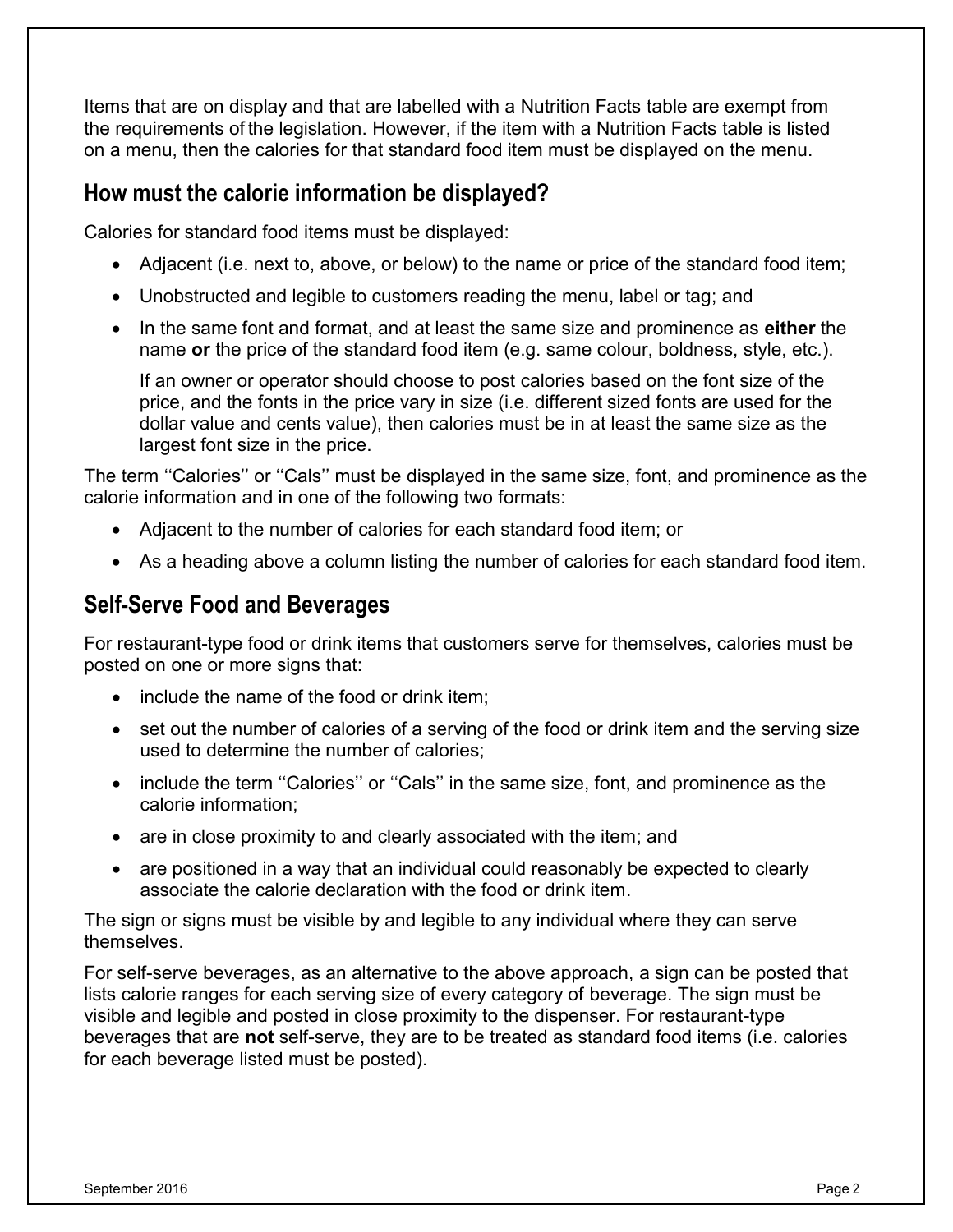## **How must calories be displayed for alcohol?**

Calories must be displayed for alcoholic beverages listed on a menu, label or tag.

However, a regulated food service premises that sells alcoholic beverages will be exempt from displaying calories for each of their alcoholic beverages if they display the following Table as follows:

- in substantially the same format as below,
- in close proximity to where alcoholic beverages are listed on a menu, label or tag, and
- $\bullet$  in at least the same font size and prominence as the listing of the alcoholic beverage(s).

| Standard<br><b>Alcoholic</b><br>Beverages                                         | <b>Standard Serving Size</b>                     | Approximate<br>Average<br>Calories per<br>Standard<br><b>Serving Size</b> |
|-----------------------------------------------------------------------------------|--------------------------------------------------|---------------------------------------------------------------------------|
| Red Wine (12%)                                                                    | 1 glass (142 mL/5 oz)                            | 130                                                                       |
| White Wine (12%)                                                                  | 1 glass (142 mL/5 oz)                            | 120                                                                       |
| Regular Beer (5%)                                                                 | 1 bottle (341 mL)                                | 150                                                                       |
| Light Beer (4%)                                                                   | 1 bottle (341 mL)                                | 100                                                                       |
| Spirits (40%)                                                                     | 1 shot $(43 \text{ mL}/1\frac{1}{2} \text{ oz})$ | 100                                                                       |
| Note: Actual calories of alcoholic beverages may vary; the addition of mixes will |                                                  |                                                                           |

increase the calories of these beverages. Standard serving sizes are based on one drink as outlined in Canada's Low-Risk Alcohol Drinking Guidelines.

For multi-page alcohol menus, the table can be displayed on every open page (i.e. every other page) of the menu.

If a regulated food service premises chooses to display calories for individual alcoholic beverages, then the requirements for posting calories for standard food items apply.

## **How must the calorie information be displayed for standard food items available in different flavours, varieties or sizes?**

Where a food or drink item is available in a number of flavours, varieties or sizes:

- If the menu, label or tag does **not** list the specific flavours, varieties or sizes, then the calorie range for all the available flavours, varieties or sizes of the item must be displayed.
- If the menu, label or tag lists specific flavours, varieties or sizes of the standard food item, the number of calories for each flavour, variety or size must be displayed.
- If the item is on display in bulk form (not portioned into their standard portion size) and the menu, label or tag does not list the available flavours, varieties, or sizes of the food item, then the number of calories per serving and the serving size must be posted on a sign that is in close proximity to and clearly associated with the item. However, if the calories for the item in bulk are listed on a menu, label or tag, then premises would be exempt from posting this information on a sign.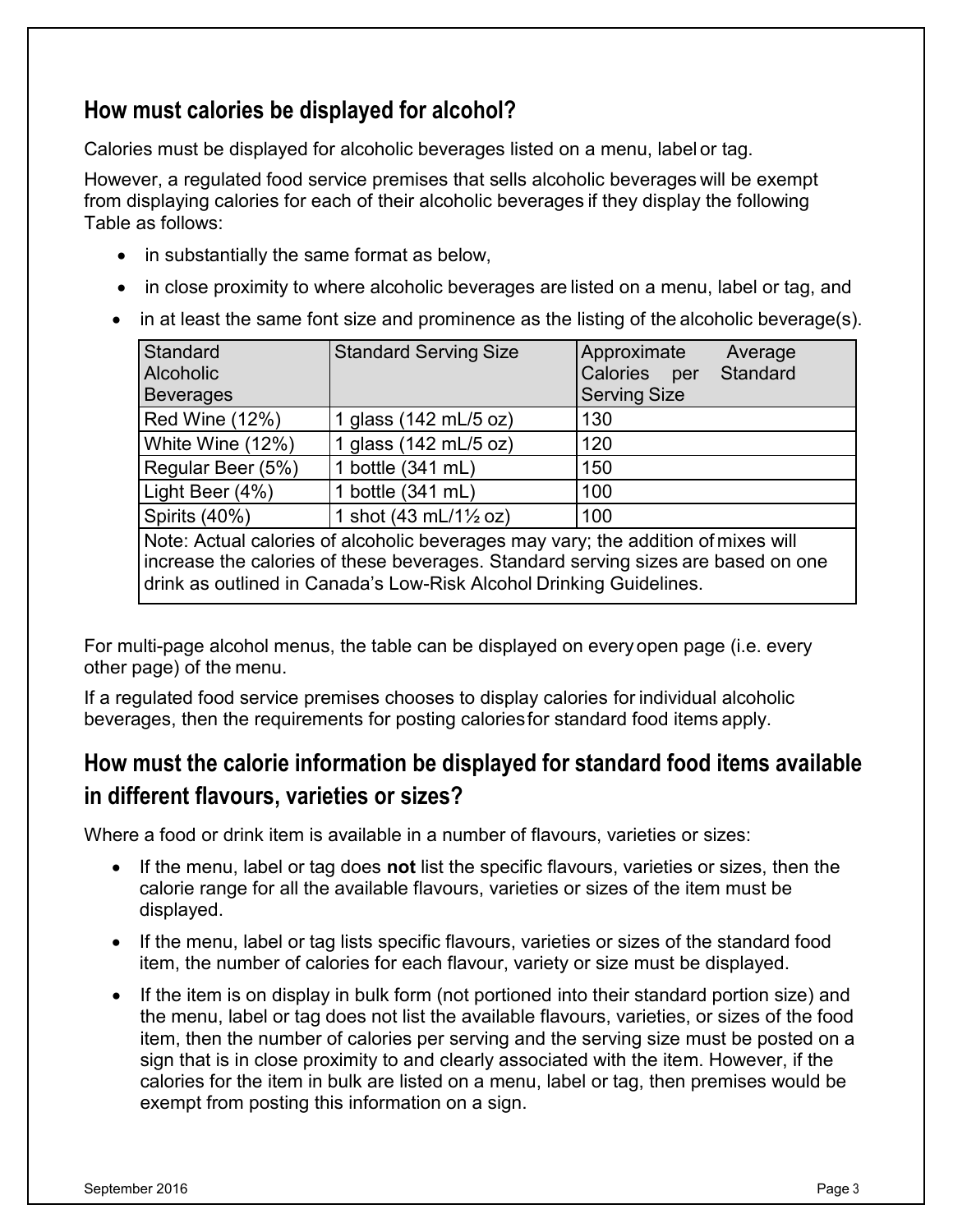### **How must the calorie information be displayed for combination meals?**

A combination meal should be treated as a single standard food item, and calories must be posted for the entire combination meal.

- For combination meals with two or more variable items, the number of calories for the combination meal must be displayed as a range between the lowest and highest calorie options of the combination meal that are available. If the options for the combination meal are individually listed, then the number of calories for each possible option must be displayed.
- If the options in a combination meal are displayed in bulk form (not portioned into their standard portion size), the number of calories per serving and the serving size must be posted on a sign that is in close proximity to and clearly associated with the item. However, if the calories for the options in a combination meal that are displayed in bulk are posted on a menu, label or tag, then premises would be exempt from posting this information on a sign.
- If the menu, label or tag includes an option to increase or decrease the size of a combination meal, the impact of the option on the overall number of calories of the combination meal must be declared for the increased or decreased size (e.g. Upsize your Combo - "Add 150 Cals").
- If the combination meal listed on a menu, label, or tag includes an item with a Nutrition Facts table, then the calories for the item with the Nutrition Facts table must be included in the total number of calories displayed for the combination meal.

#### **What serving size should be used when displaying calories?**

- Standard food items for individuals: Calories must be listed for the standard food item as it is sold or offered for sale. For example, if the item is sold by container size (e.g. small, medium or large), calories would have to be posted according to the size of each container.
- Standard food items intended to be shared: The number of calories of an item intended to be shared may be displayed by either:
	- o displaying the number of calories of the *entire* standard food item and the number of servings that make up the entire item, or
	- o displaying the number of calories of *a serving* of the standard food item and the number of servings that make up the entire item.
- Self-serve food: If the food service premises provides a serving utensil that dispenses a uniform amount of food, the serving size must be determined by the volume of a serving dispensed by the utensil. For other food items, the serving size must be a reasonable serving size determined by the owner or operator.
- Self-serve beverages: If cups or other containers are offered for self-serve drinks, serving sizes must be determined by the volume of the cups or containers, expressed in millilitres or by description of the cup size (e.g. small). For other self-serve drink items, the serving size must be a reasonable serving size determined by the owner or operator.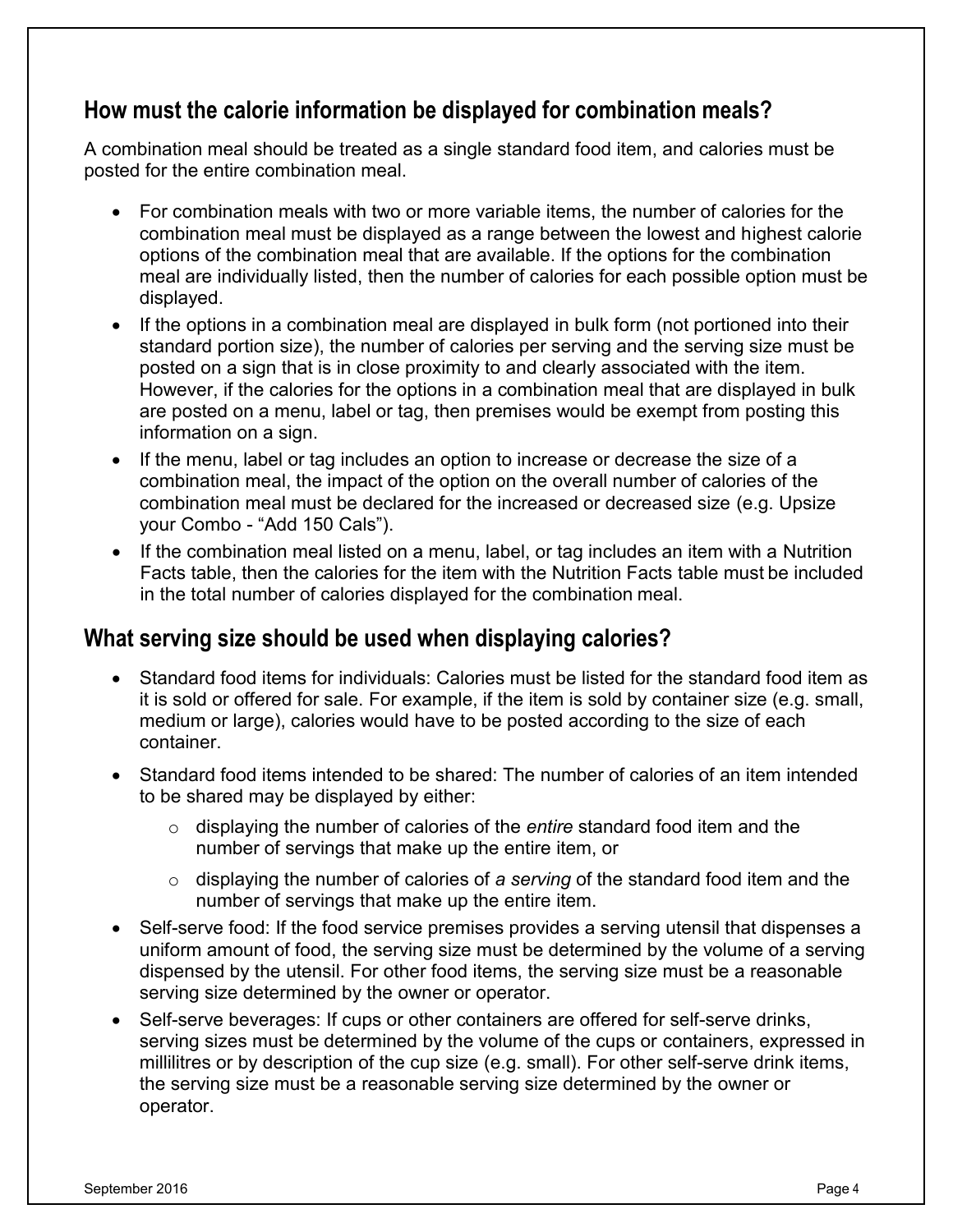Please note that calorie information should include all items that come standard with the item (e.g. included as part of the description of the item). This would include dressings and dipping sauces.

### **Contextual Statement**

A contextual statement, in English or in French, must be displayed.

As of January  $1<sup>st</sup>$ , 2018, the following contextual statement must be displayed:

#### *"Adults and youth (ages 13 and older) need an average of 2,000 calories a day, and children (ages 4 to 12) need an average of 1,500 calories a day. However, individual needs vary."*

Between January 1<sup>st</sup>, 2017 and December 31<sup>st</sup>, 2017, food service premises can choose to post the contextual statement above, or post the contextual statement as stated below:

#### *"The average adult requires approximately 2,000 to 2,400 calories per day; however, individual calorie needs may vary."*

The contextual statement must be displayed:

- a. On a menu, in close proximity to the standard food items listed on the menu, in the same font and format, and at least the same size and prominence as the name or price of the standard food items listed on the menu (e.g. same colour, boldness, style, etc.).
- b. Where an individual is able to order the food or drink or serve it for themselves, and a menu is not visible by, and legible to the individual, then it must be on a sign that is visible and legible to customers when making their order selections or serving it for themselves.

If a menu has multiple pages, the contextual statement needs to be visible on any open page. If a menu board has multiple panels, the contextual statement should be visible to the customer when making their order, but is not required to be on every panel.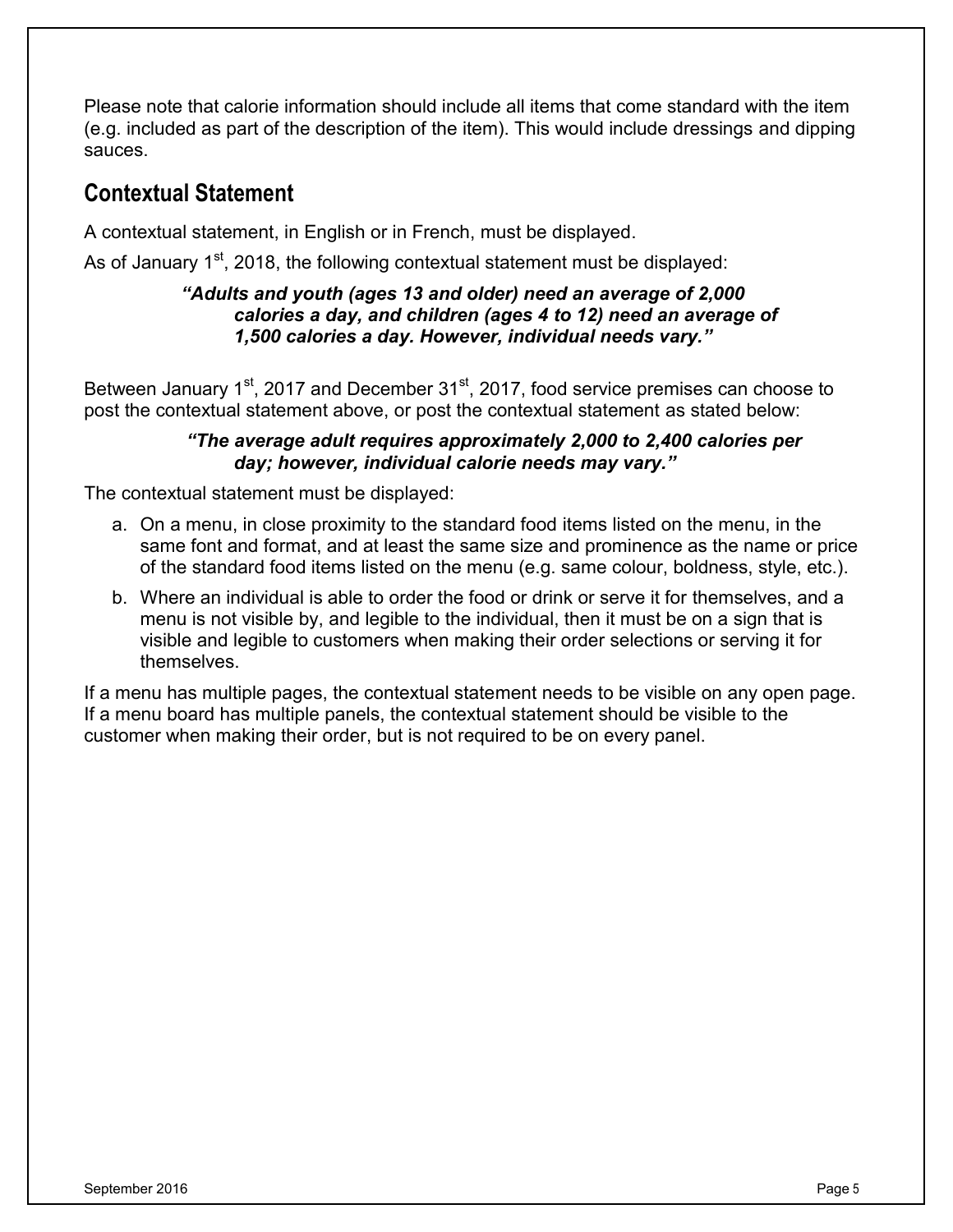

\*For requirements regarding the contextual statement between January 1, 2017 and December 31, 2017, please refer to the Contextual Statement section in this document.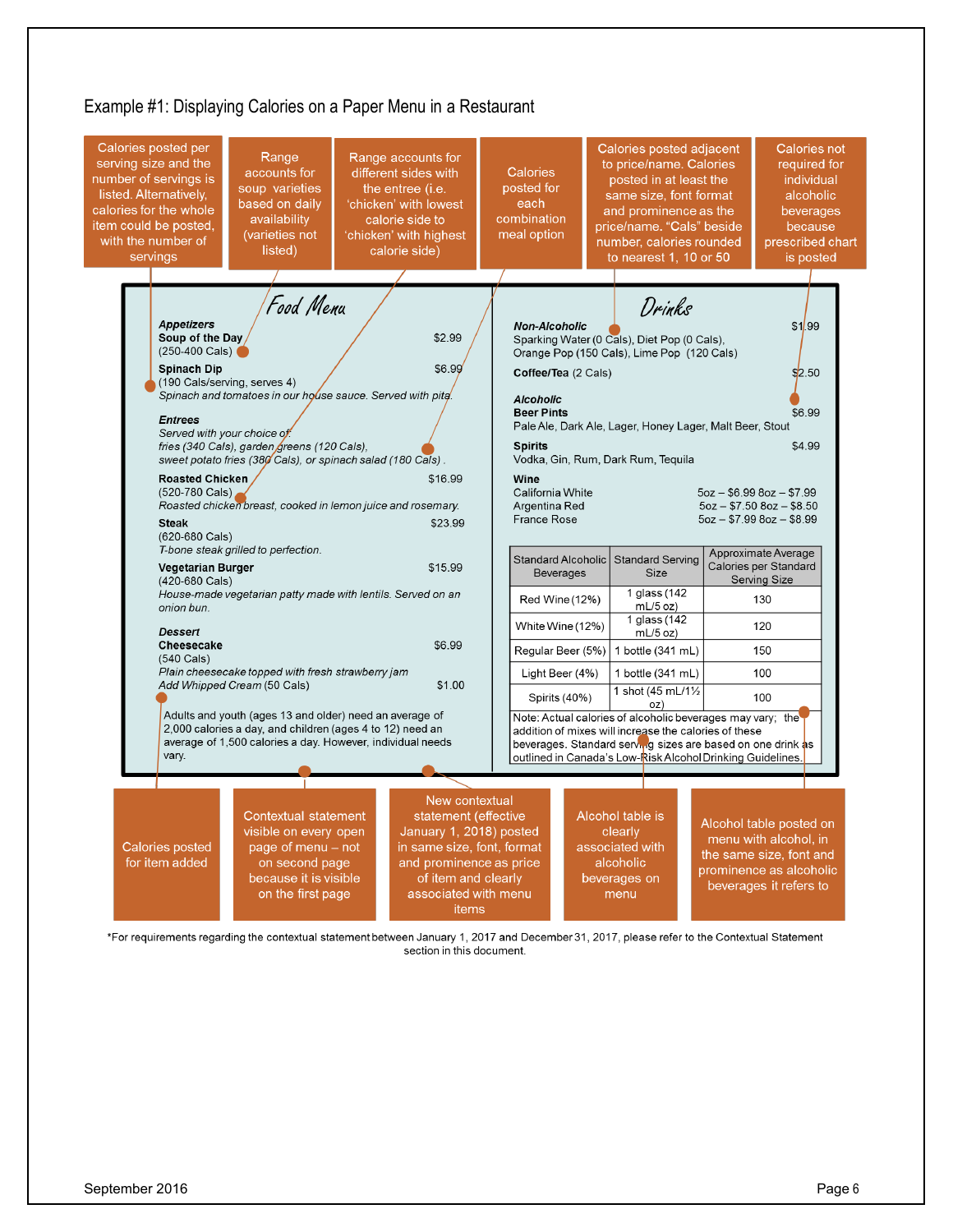

\*For requirements regarding the contextual statement between January 1, 2017 and December 31, 2017, please refer to the Contextual Statement section in this document.